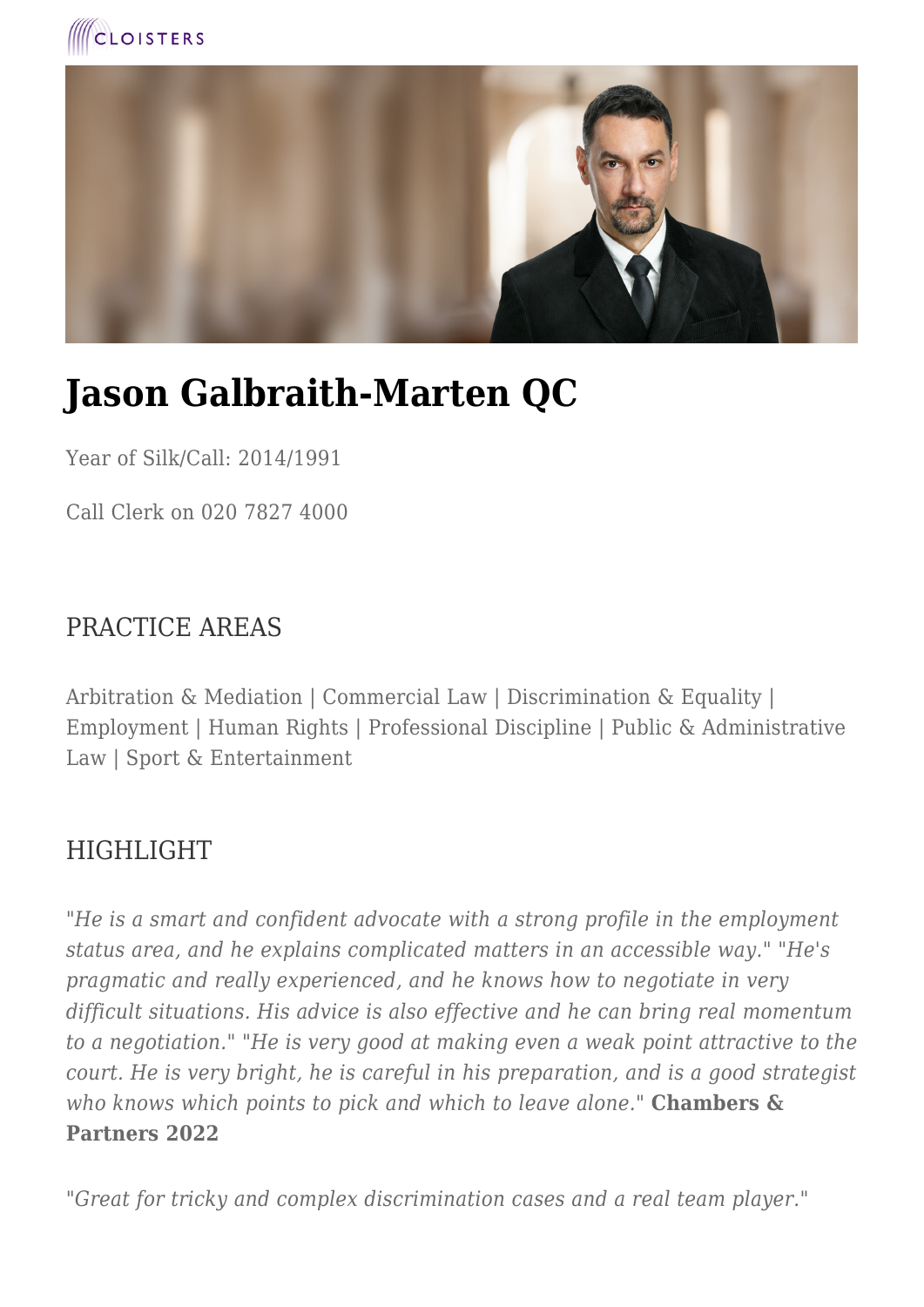

#### **Legal 500 2022**

*"Jason Galbraith-Marten QC is one of the foremost names at the employment bar. Market sources applaud his deep knowledge and experience in employment and equality law."* **Who's Who Legal 2022** 

#### **OVERVIEW**

Jason Galbraith-Marten QC has established himself as one of the UK's mostrespected practitioners in employment and equality law, but whatever the field of law, he is single-mindedly focused on successful dispute resolution and the promotion of his client's best interests.

Jason is highly regarded for his sound commercial judgment and clear, pragmatic advice. He always demonstrates a real understanding of, and dedication to, his client's needs.

Jason has appeared in a significant number of the leading employment and equality cases. He works across all sectors but has particular expertise in financial services, the pharmaceutical, healthcare, rail and motor industries.

Jason is also a qualified mediator, using his perceptive analysis and easy-going charm to help parties reach agreement in otherwise intractable disputes.

#### AWARDS

Listed in *The Lawyer* Hot 100 2022

Labour and Employment Lawyer of the Year 2020, Lawyer Monthly Magazine

Listed in the 'Chambers 100' published by Chambers & Partners as one of the top 100 business lawyers in the UK

Employment Junior of the Year 2009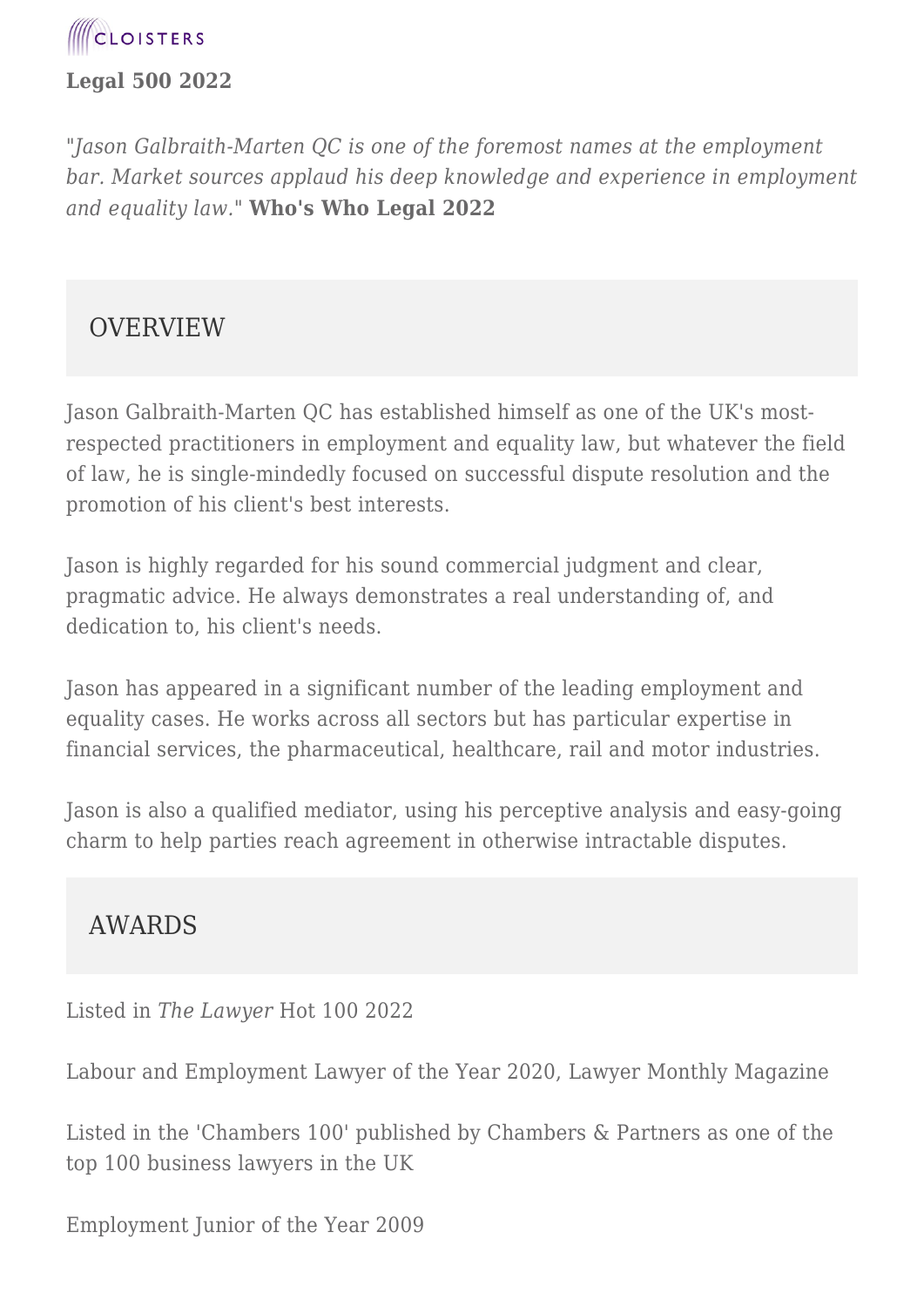

1994 Pegasus Scholar to New Zealand

Middle Temple Astbury Scholar

## **REFERENCES**

**Who's Who Legal 2022** "Jason Galbraith-Marten QC is one of the foremost names at the employment bar. Market sources applaud his deep knowledge and experience in employment and equality law."

**Chambers & Partners 2022** "He is a smart and confident advocate with a strong profile in the employment status area, and he explains complicated matters in an accessible way." "He's pragmatic and really experienced, and he knows how to negotiate in very difficult situations. His advice is also effective and he can bring real momentum to a negotiation." "He is very good at making even a weak point attractive to the court. He is very bright, he is careful in his preparation, and is a good strategist who knows which points to pick and which to leave alone."

**Legal 500 2022:** "Great for tricky and complex discrimination cases and a real team player."

**Chambers & Partners 2021:** "He has an encyclopedic knowledge of employment law and is very, very experienced." "He's very easy to deal with, really knows the employment status area and is a very strong advocate and strategist."

**Legal 500 2021:** "Excellent to work with as he is down to earth, very knowledgeable, practical, prompt, and gives straightforward advice."

**Chambers & Partners 2020:** "Very knowledgeable, well liked by tribunals and a clear and effective advocate." "Really clever, hard-working and has good judgement."

**Legal 500 2020:** "A skilful and articulate advocate, who is very effective in court."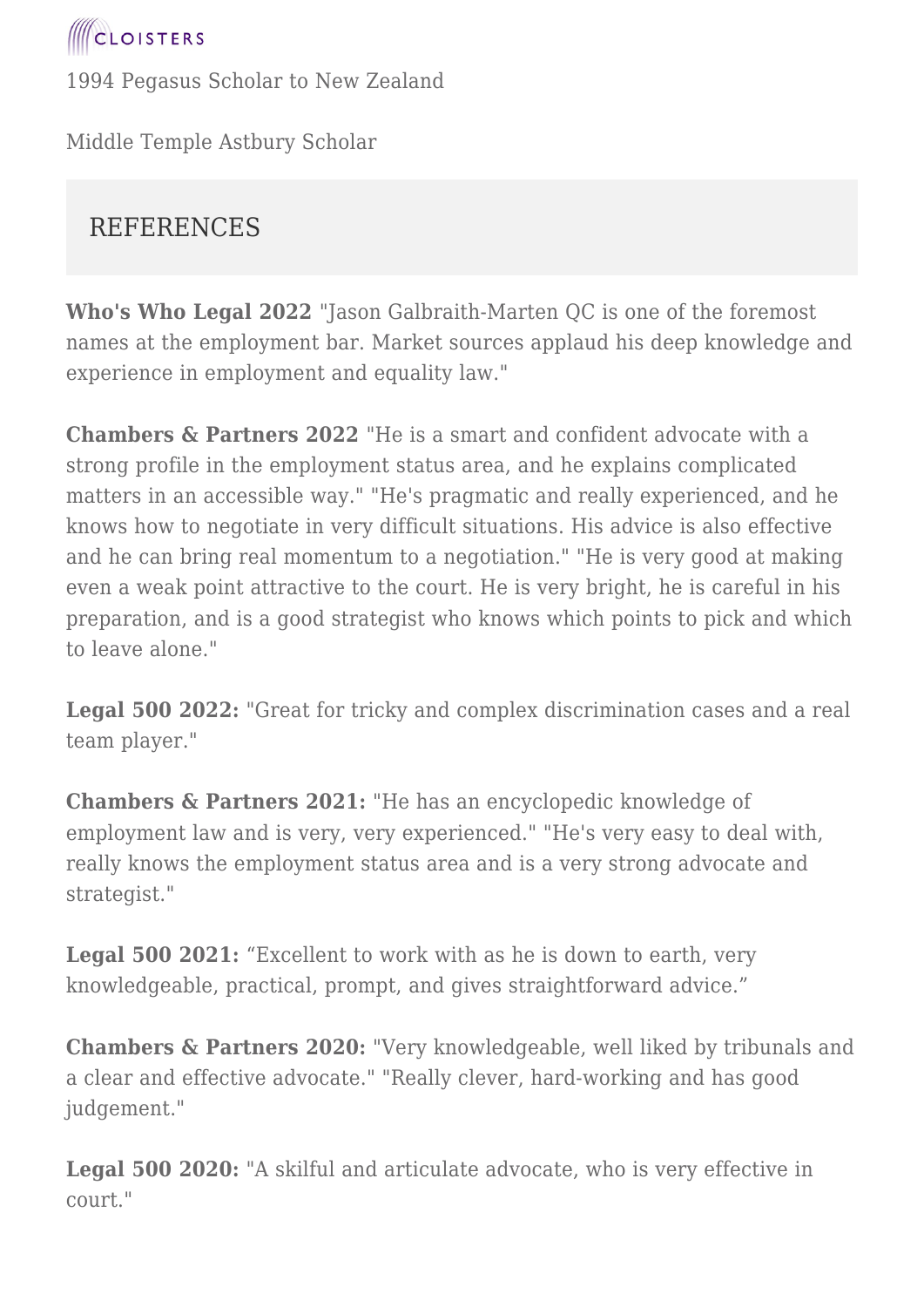# **ICLOISTERS**

**Chambers & Partners 2019:** "Acts across all aspects of employment law, advising clients from local government, media organisations and the motor industry. He is particularly well regarded for his work on disability discrimination cases, as well as matters concerning TUPE and collective employment law." "Incisive, bright and extremely professional." "He is very experienced and inspires confidence. He is also very good with clients."

**Legal 500 2019:** "He has the rare combination of a sharp legal mind and a client-friendly approach."

**Chambers & Partners 2018:** "Approachable, accessible, charming and persuasive with clients, opponents and courts. He is extremely bright and gets to the killer point quickly and without fuss."

**Legal 500 2016:** "A very strong and skilful court advocate, who is tenacious and smart at the same time."

**Chambers & Partners 2015** commends Jason for the excellent judgment he displays and the tireless work he puts in for his clients. "Someone that Judges respect highly." "A real Trojan; who is very good on discrimination and disability cases." "He's very easy to deal with, practical, straightforward and is someone that clients really like."

**Legal 500 2015** says "His legal skills are magnificent but, equally importantly, he is so user-friendly and a real delight to work with."

**Chambers & Partners 2014:** "Universally acclaimed as a star of the Bar", "Intellectually, he's very strong and very astute. He's able to pick out the pressure points in a case very quickly." "He's outstanding, reasonably priced and ... as smooth as any silk out there."

**Legal 500 2014:** "an absolutely outstanding operator, and technically very gifted."

**Chambers & Partners 2013:** "an 'outstanding advocate' who sources rate highly for his intellectual abilities."

**Chambers & Partners 2012:** "a fleet-footed advocate" who "knows his stuff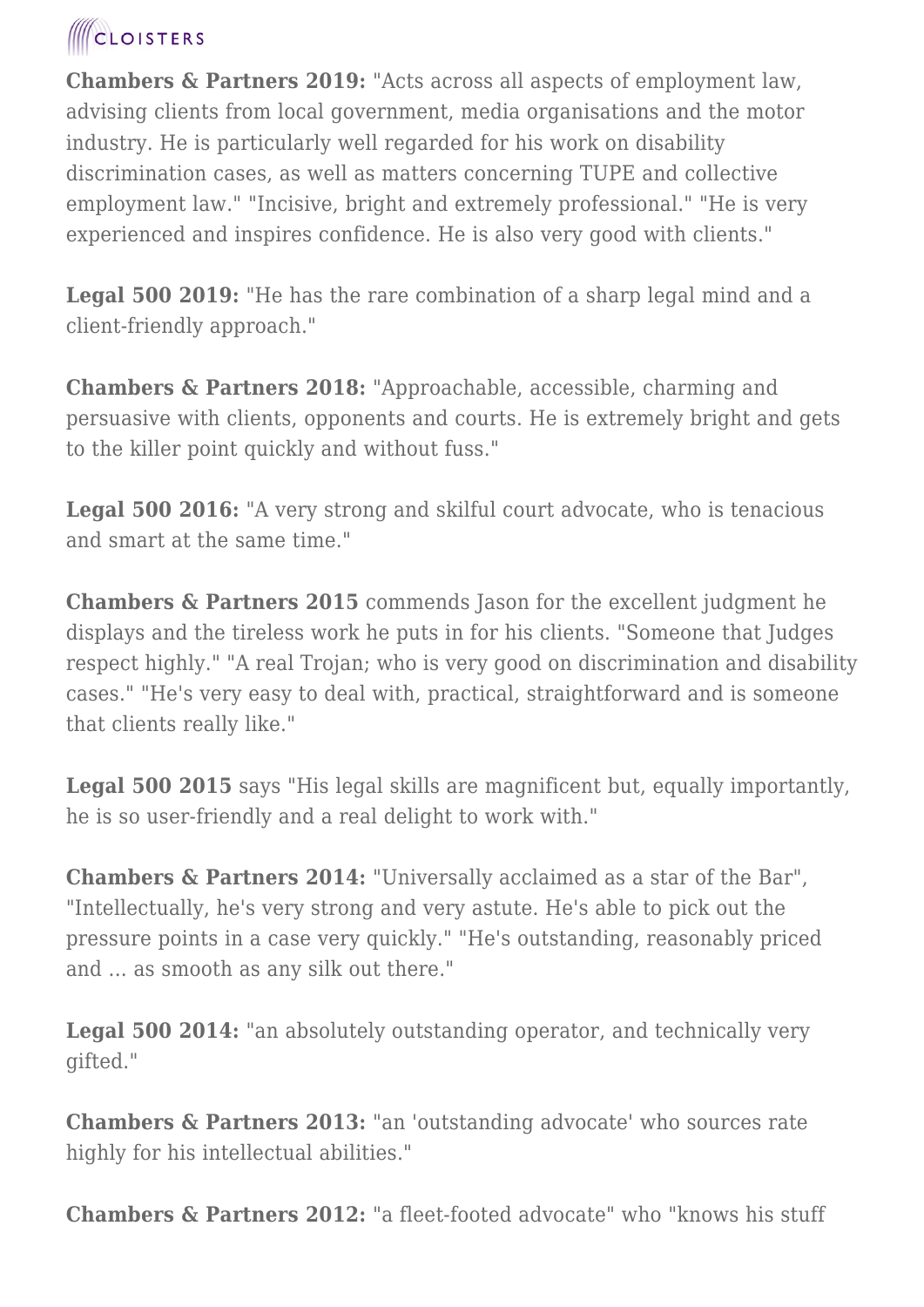# **ICLOISTERS**

and is tough to the appropriate degree." "Ferociously bright," he is always prepared and wins cases with his imaginative arguments. Charming and engaging with clients, in court "he changes tribunals' minds like no other."

# APPOINTMENTS AND MEMBERSHIPS

Jason was Chair of the Industrial Law Society between 2010 and 2013 and remains a very active member of the Society. He is a long-standing member of the Employment Law Bar Association and the Employment Lawyers Association. Jason is a fellow of the RSA.

# PUBLICATIONS AND TRAINING

• 'Employment Status 2019' for Industrial Law Society and the Employment Lawyers Association.

• 'Whistleblowing in 2018 – Where are we now and where are we going' 22 QC

• 'Vicarious Liability – the developing legal landscape' for Industrial Law Society 2017

• 'The EU Anti-Discrimination Directives' at the Academy of European Law, Trier, Germany

• 'Legal Effects of a TUPE Transfer' for IRS

• 'A bad year for Christianity: the clash between religious belief and sexual orientation'

• 'The law and practice of Industrial Action' for Solicitors in the Local Government Employment Special Interest Group

• Co-author of Bullen & Leake & Jacob's and of Butterworths Employment Law Guide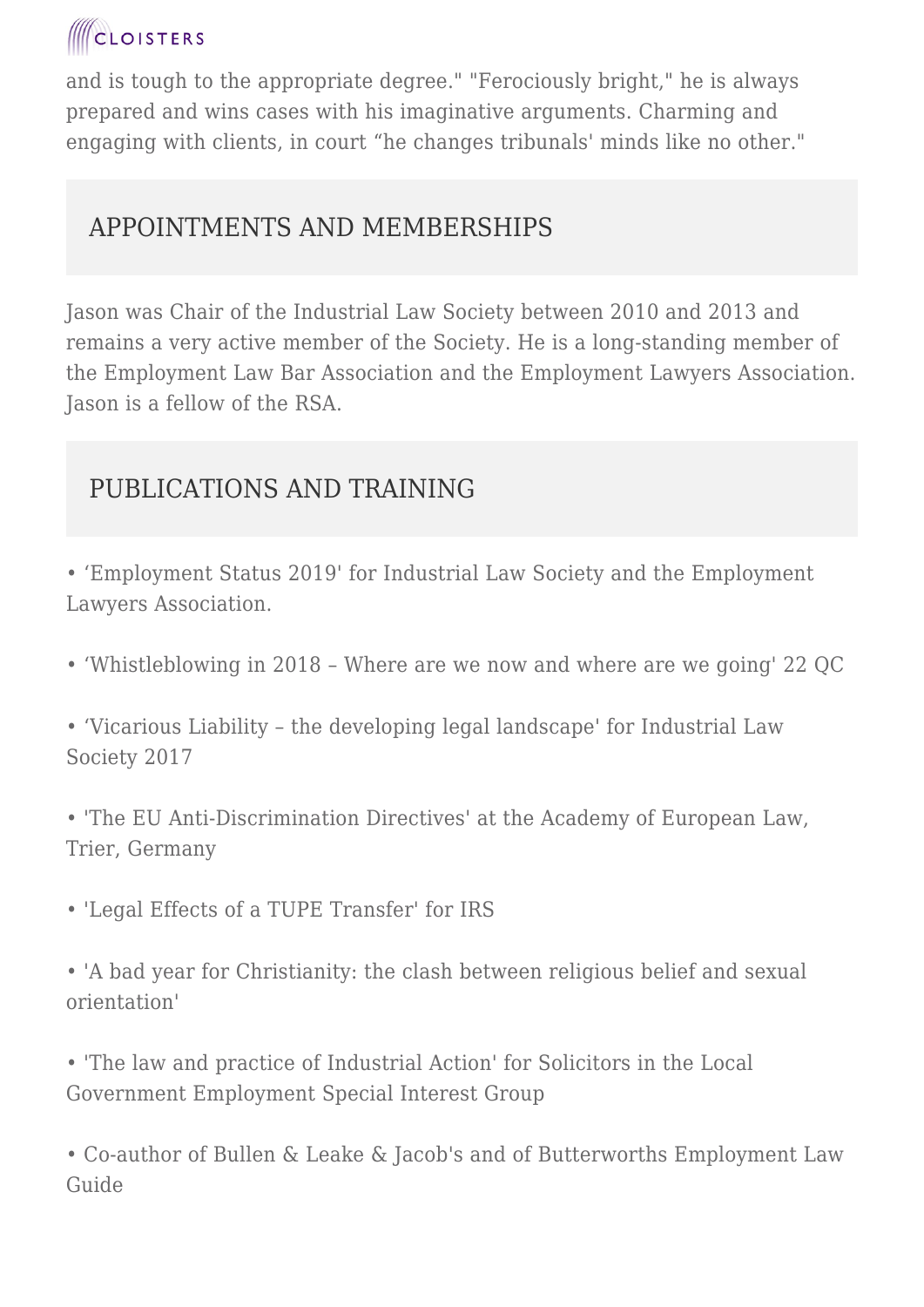

# QUALIFICATIONS

MA (Cantab)

# HIGHLIGHT CASES

• *Stojsavljevic & Turner v DPD Group UK Limited* **EAT Case No: EA-2019-000259-JOJ**, 21 December 2021: successfully defending decision of an Employment Tribunal that DPD van drivers are not workers or employees.

• *R. (on the application of United Trade Action Group Ltd) v Transport for London, Uber London Ltd v Transport for London* **[2021] EWHC 3290 (Admin)** acting for Uber drivers to establish that the Private Hire Vehicles Act 1998 requires Uber and other PHV operators to contract with passengers as principal and not as agent.

• *Uber BV v Aslam* **[2021] UKSC 5**, successfully defending decision of the EAT [2018] ICR 453 and Court of Appeal [2019] ICR 845 re: the employment status of Uber minicab drivers.

• *B v Yodel Delivery Network Ltd (C-692/19)* **[2020] IRLR 550, CJEU**, acting for the successful Respondent in a case concerning the employment status of Yodel delivery drivers.

• *Varnish v British Cycling Federation* **[2020] IRLR 822, EAT**, acting for the successful Respondent in a case concerning the employment status of an Olympic athlete.

• *Guvera Ltd v Butler* **[2017] 11 WLUK 486**, acting for the successful Claimants in a class action concerning the application of TUPE to a share sale.

• *Dewhurst v Citysprint UK Ltd* **[2017] 1 WLUK 16**, acting for the successful Claimant in a case concerning the employment status of Citysprint cycle couriers.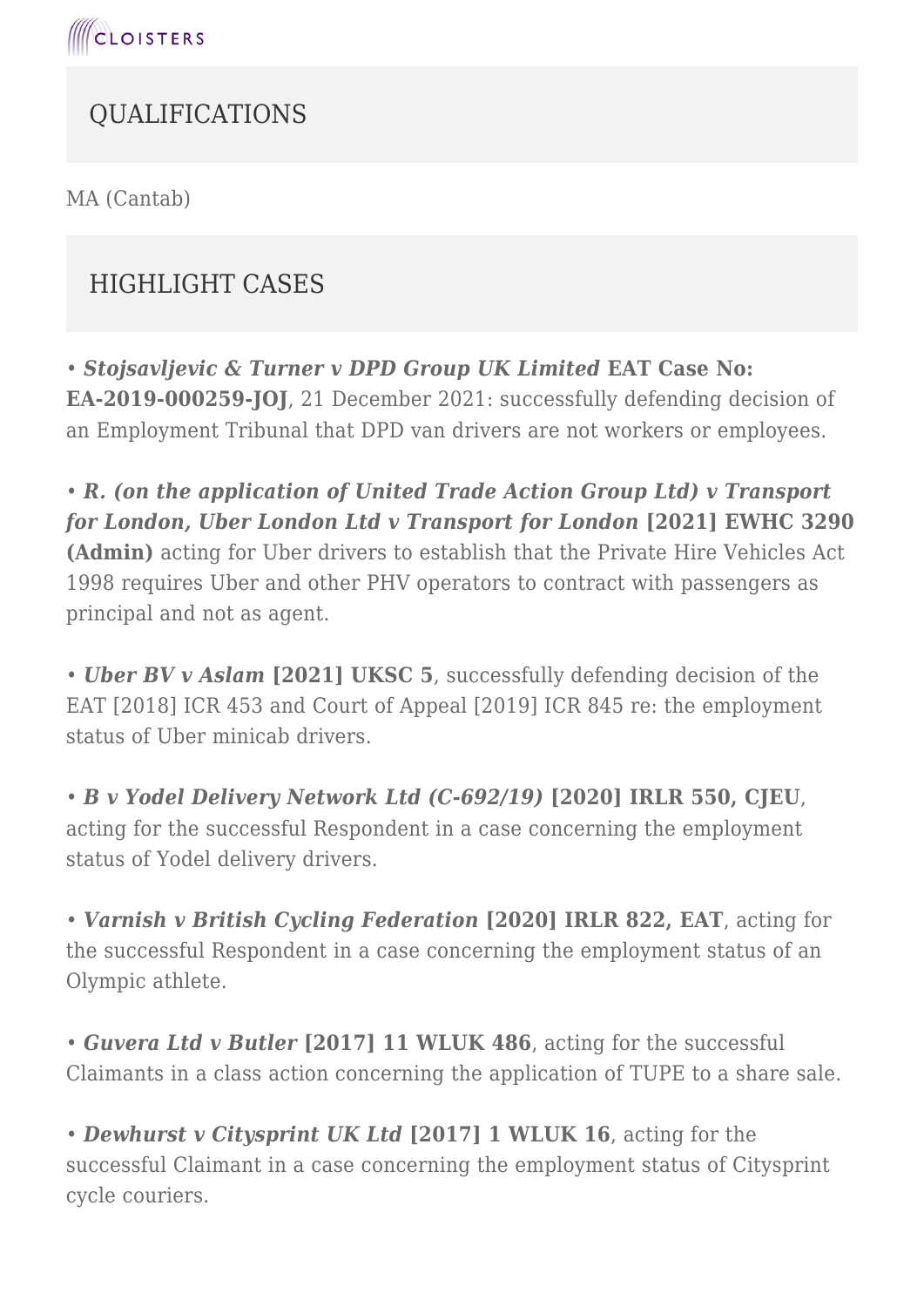# **ICLOISTERS**

• *University of London v Morrissey* **[2016] ICR 893; [2016] IRLR 487, EAT** , definition of employee representatives under Information and Consultation of Employees Regs 2004.

• *Little v Richmond Pharmacology Ltd* **[2014] ICR 85, EAT**, effect of successful internal appeal on claim of indirect sex discrimination.

• *East Midlands Trains Ltd v National Union of Rail, Maritime & Transport Workers* [2013] **EWCA Civ 1072**, successful application to injunct strike action on the east coast route between London and the Midlands.

• *Various claimants v Glasgow City Council* **[2013] 3 WLUK 527**, acting for c. 4000 low paid female employees in an equal pay claim against Glasgow City Council.

• *Turner v East Midlands Trains* **[2013] ICR 525, CA**, seminal case considering the interplay between the 'band of reasonable responses' test for unfair dismissal and the European Convention on Human Rights.

• *Russo v British Airways* **[2012] EqLR 987**, Indirect race discrimination. A class action brought by employees who lost travel benefits following a period of industrial action.

• *R & R Plant (Peterborough) Ltd v Bailey* **[2012] IRLR 503**, in which the Court of Appeal held that Sch.6 para.2(1)(a) of the Employment Equality (Age) Regulations 2006 required an employer to inform an employee approaching retirement specifically that he had a right to make a request not to retire under para. 5 of Sch 6.

• *Cordell v. Foreign & Commonwealth Office* **[2012] ICR 280**, a disability discrimination claim brought by a diplomat refused a posting overseas as Her Majesty's Deputy Head of Mission because of the cost of providing reasonable adjustments.

• *O'Reilly v. British Broadcasting Corporation* **[2011] EqLR 225**, an age and sex discrimination complaint brought by a former presenter of 'Countryfile'.

• *Buckland v. Bournemouth University Higher Education Corporation*